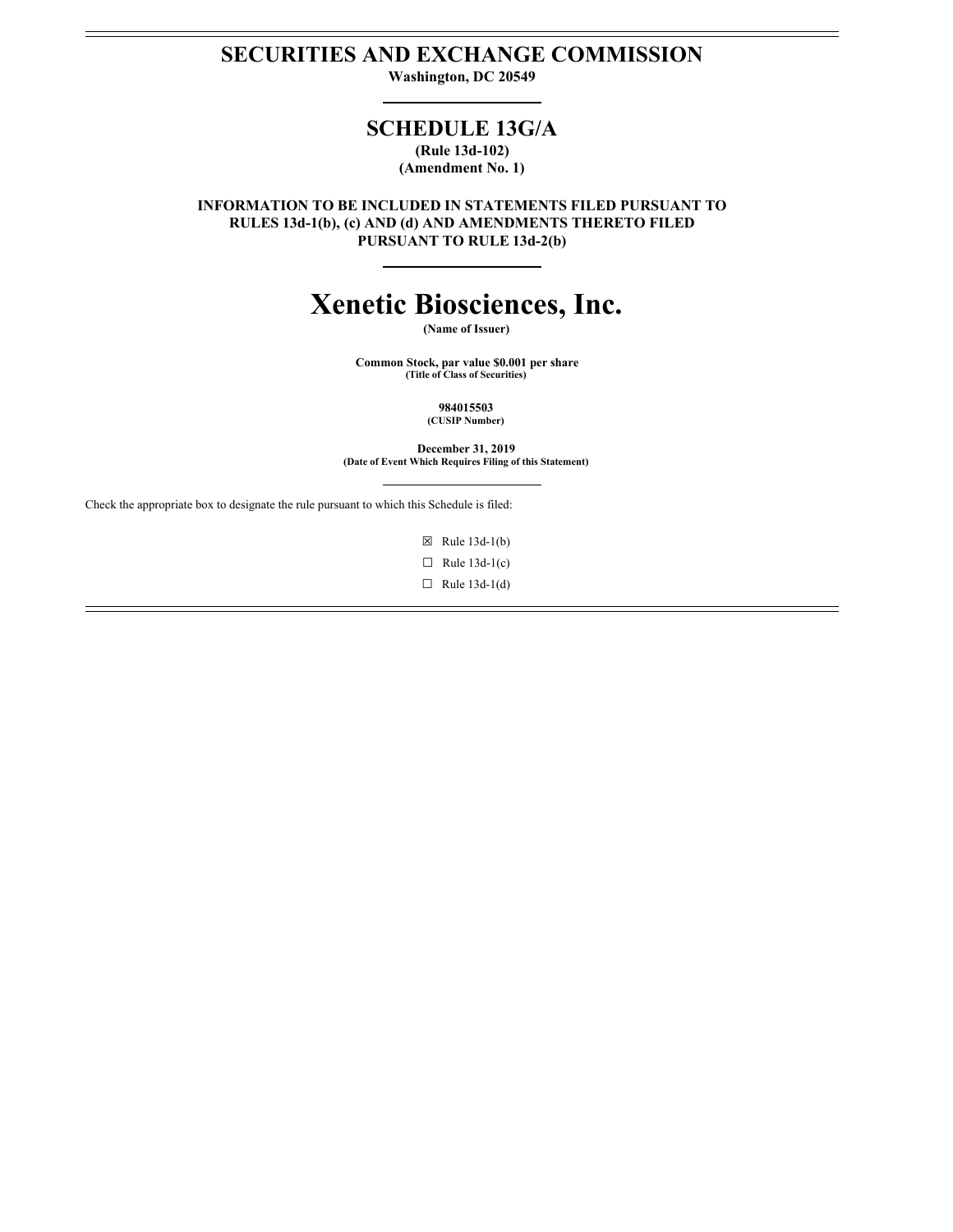| CUSIP No. 984015503                                                 |                                                                                         |        | 13G/A                                                                 |  |
|---------------------------------------------------------------------|-----------------------------------------------------------------------------------------|--------|-----------------------------------------------------------------------|--|
|                                                                     | NAME OF REPORTING PERSONS<br>I.R.S. IDENTIFICATION NO. OF ABOVE PERSONS (ENTITIES ONLY) |        |                                                                       |  |
|                                                                     | Anson Funds Management LP                                                               |        |                                                                       |  |
| CHECK THE APPROPRIATE BOX IF A MEMBER OF A GROUP*<br>$\overline{2}$ |                                                                                         |        |                                                                       |  |
| (a) $\Box$<br>$(b)$ $\square$                                       |                                                                                         |        |                                                                       |  |
| $\mathfrak{Z}$                                                      | <b>SEC USE ONLY</b>                                                                     |        |                                                                       |  |
| 4                                                                   |                                                                                         |        | CITIZENSHIP OR PLACE OF ORGANIZATION                                  |  |
|                                                                     | Texas                                                                                   |        |                                                                       |  |
|                                                                     |                                                                                         | 5      | <b>SOLE VOTING POWER</b>                                              |  |
|                                                                     |                                                                                         |        | $\overline{0}$                                                        |  |
|                                                                     | <b>NUMBER OF</b><br><b>SHARES</b>                                                       | 6      | <b>SHARED VOTING POWER</b>                                            |  |
|                                                                     | <b>BENEFICIALLY</b><br><b>OWNED BY</b>                                                  |        | $\mathbf{0}$                                                          |  |
|                                                                     | <b>EACH</b>                                                                             | $\tau$ | <b>SOLE DISPOSITIVE POWER</b>                                         |  |
|                                                                     | <b>REPORTING</b><br><b>PERSON</b><br><b>WITH</b>                                        |        | $\Omega$                                                              |  |
|                                                                     |                                                                                         |        | <b>SHARED DISPOSITIVE POWER</b>                                       |  |
|                                                                     |                                                                                         |        | $\theta$                                                              |  |
| 9                                                                   |                                                                                         |        | AGGREGATE AMOUNT BENEFICIALLY OWNED BY EACH REPORTING PERSON          |  |
|                                                                     | $\bf{0}$                                                                                |        |                                                                       |  |
| 10                                                                  |                                                                                         |        | CHECK BOX IF THE AGGREGATE AMOUNT IN ROW (9) EXCLUDES CERTAIN SHARES* |  |
|                                                                     | $\Box$                                                                                  |        |                                                                       |  |
| 11                                                                  | PERCENT OF CLASS REPRESENTED BY AMOUNT IN ROW 9                                         |        |                                                                       |  |
|                                                                     | $\theta$                                                                                |        |                                                                       |  |
| 12                                                                  |                                                                                         |        | TYPE OF REPORTING PERSON*                                             |  |
|                                                                     | IA, PN                                                                                  |        |                                                                       |  |
|                                                                     |                                                                                         |        |                                                                       |  |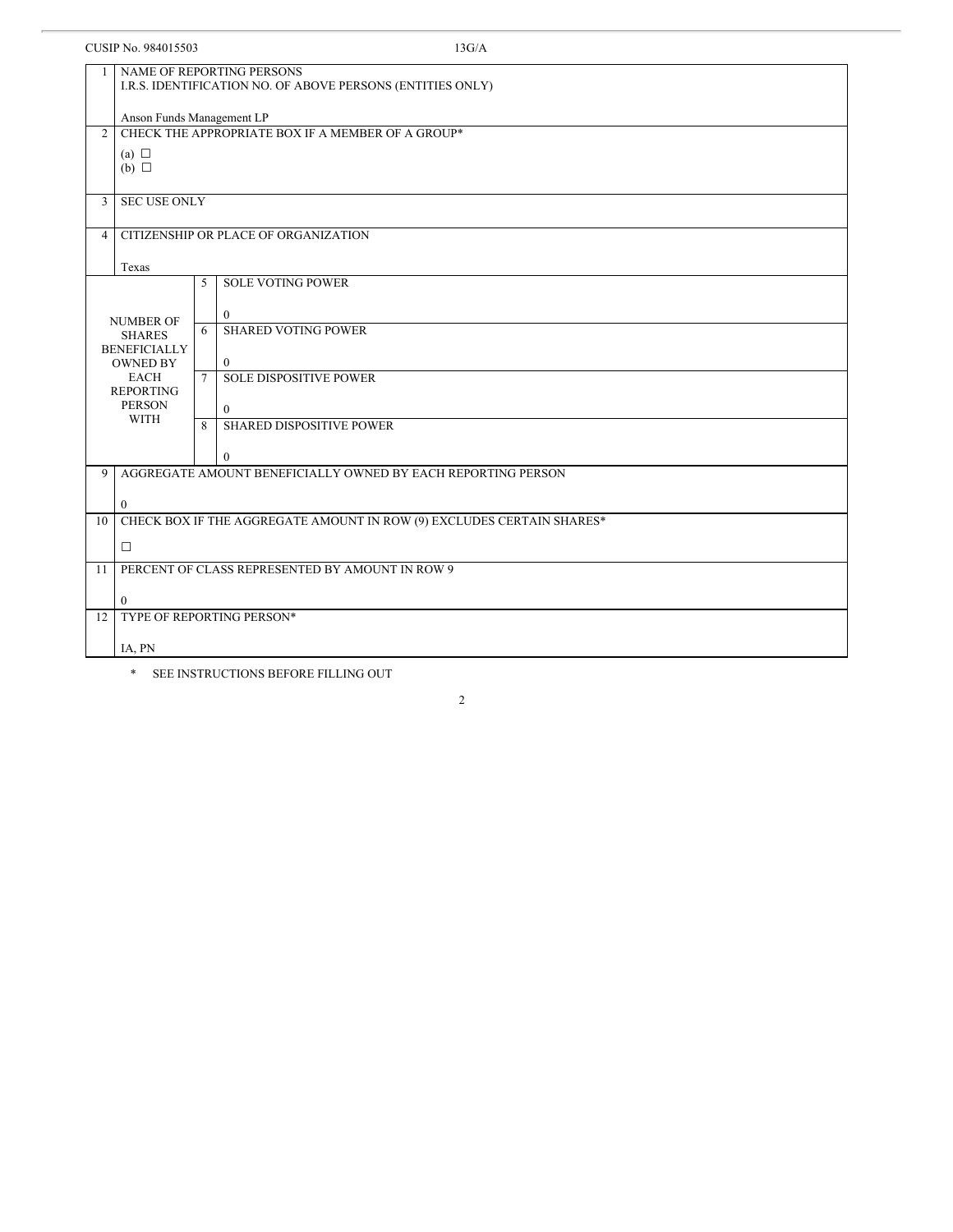| CUSIP No. 984015503                                                 |                                                 |             | 13G/A                                                                                   |  |
|---------------------------------------------------------------------|-------------------------------------------------|-------------|-----------------------------------------------------------------------------------------|--|
|                                                                     |                                                 |             | NAME OF REPORTING PERSONS<br>I.R.S. IDENTIFICATION NO. OF ABOVE PERSONS (ENTITIES ONLY) |  |
| Anson Management GP LLC                                             |                                                 |             |                                                                                         |  |
| CHECK THE APPROPRIATE BOX IF A MEMBER OF A GROUP*<br>$\overline{2}$ |                                                 |             |                                                                                         |  |
|                                                                     | (a) $\Box$<br>$(b)$ $\square$                   |             |                                                                                         |  |
| 3                                                                   | <b>SEC USE ONLY</b>                             |             |                                                                                         |  |
| 4                                                                   |                                                 |             | CITIZENSHIP OR PLACE OF ORGANIZATION                                                    |  |
|                                                                     | Texas                                           |             |                                                                                         |  |
|                                                                     |                                                 | 5           | <b>SOLE VOTING POWER</b>                                                                |  |
|                                                                     |                                                 |             | $\mathbf{0}$                                                                            |  |
|                                                                     | <b>NUMBER OF</b><br><b>SHARES</b>               | 6           | <b>SHARED VOTING POWER</b>                                                              |  |
|                                                                     | <b>BENEFICIALLY</b><br><b>OWNED BY</b>          |             | $\mathbf{0}$                                                                            |  |
|                                                                     | EACH                                            | $7^{\circ}$ | <b>SOLE DISPOSITIVE POWER</b>                                                           |  |
|                                                                     | <b>REPORTING</b><br><b>PERSON</b>               |             | $\theta$                                                                                |  |
|                                                                     | <b>WITH</b>                                     | 8           | <b>SHARED DISPOSITIVE POWER</b>                                                         |  |
|                                                                     |                                                 |             | $\theta$                                                                                |  |
| 9                                                                   |                                                 |             | AGGREGATE AMOUNT BENEFICIALLY OWNED BY EACH REPORTING PERSON                            |  |
|                                                                     | $\overline{0}$                                  |             |                                                                                         |  |
| 10                                                                  |                                                 |             | CHECK BOX IF THE AGGREGATE AMOUNT IN ROW (9) EXCLUDES CERTAIN SHARES*                   |  |
|                                                                     | $\Box$                                          |             |                                                                                         |  |
| 11                                                                  | PERCENT OF CLASS REPRESENTED BY AMOUNT IN ROW 9 |             |                                                                                         |  |
|                                                                     | $\theta$                                        |             |                                                                                         |  |
| 12                                                                  |                                                 |             | TYPE OF REPORTING PERSON*                                                               |  |
|                                                                     | HC, OO                                          |             |                                                                                         |  |
|                                                                     |                                                 |             |                                                                                         |  |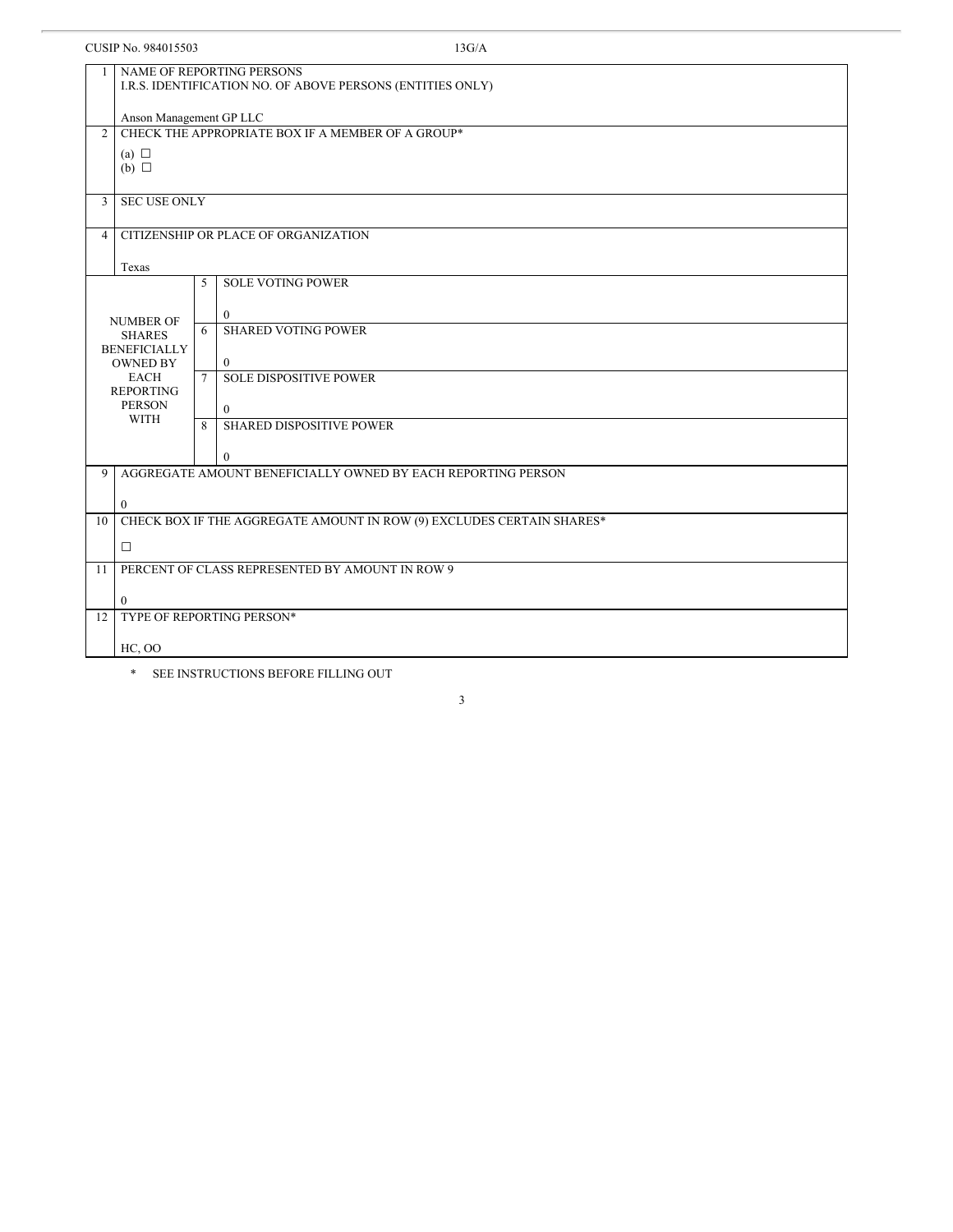| CUSIP No. 984015503<br>13G/A |                                                                                                |             |                                                                       |  |  |
|------------------------------|------------------------------------------------------------------------------------------------|-------------|-----------------------------------------------------------------------|--|--|
| $\mathbf{1}$                 | <b>NAME OF REPORTING PERSONS</b><br>I.R.S. IDENTIFICATION NO. OF ABOVE PERSONS (ENTITIES ONLY) |             |                                                                       |  |  |
|                              | Bruce R. Winson                                                                                |             |                                                                       |  |  |
| $\overline{2}$               | CHECK THE APPROPRIATE BOX IF A MEMBER OF A GROUP*                                              |             |                                                                       |  |  |
|                              | (a) $\Box$                                                                                     |             |                                                                       |  |  |
|                              | $(b)$ $\square$                                                                                |             |                                                                       |  |  |
| $\mathfrak{Z}$               | <b>SEC USE ONLY</b>                                                                            |             |                                                                       |  |  |
| $\overline{4}$               |                                                                                                |             | CITIZENSHIP OR PLACE OF ORGANIZATION                                  |  |  |
|                              |                                                                                                |             |                                                                       |  |  |
|                              | United States Citizen                                                                          |             |                                                                       |  |  |
|                              |                                                                                                | 5           | <b>SOLE VOTING POWER</b>                                              |  |  |
|                              |                                                                                                |             | $\overline{0}$                                                        |  |  |
|                              | <b>NUMBER OF</b><br><b>SHARES</b>                                                              | 6           | <b>SHARED VOTING POWER</b>                                            |  |  |
|                              | <b>BENEFICIALLY</b>                                                                            |             |                                                                       |  |  |
|                              | <b>OWNED BY</b><br><b>EACH</b>                                                                 | $7^{\circ}$ | $\theta$<br><b>SOLE DISPOSITIVE POWER</b>                             |  |  |
|                              | <b>REPORTING</b>                                                                               |             |                                                                       |  |  |
|                              | <b>PERSON</b>                                                                                  |             | $\theta$                                                              |  |  |
|                              | <b>WITH</b>                                                                                    |             | <b>SHARED DISPOSITIVE POWER</b>                                       |  |  |
|                              |                                                                                                |             | $\mathbf{0}$                                                          |  |  |
| 9                            |                                                                                                |             | AGGREGATE AMOUNT BENEFICIALLY OWNED BY EACH REPORTING PERSON          |  |  |
|                              |                                                                                                |             |                                                                       |  |  |
|                              | $\theta$                                                                                       |             |                                                                       |  |  |
| 10                           |                                                                                                |             | CHECK BOX IF THE AGGREGATE AMOUNT IN ROW (9) EXCLUDES CERTAIN SHARES* |  |  |
|                              | $\Box$                                                                                         |             |                                                                       |  |  |
| 11                           |                                                                                                |             | PERCENT OF CLASS REPRESENTED BY AMOUNT IN ROW 9                       |  |  |
|                              | $\Omega$                                                                                       |             |                                                                       |  |  |
| 12                           |                                                                                                |             | TYPE OF REPORTING PERSON*                                             |  |  |
|                              |                                                                                                |             |                                                                       |  |  |
|                              | HC, IN                                                                                         |             |                                                                       |  |  |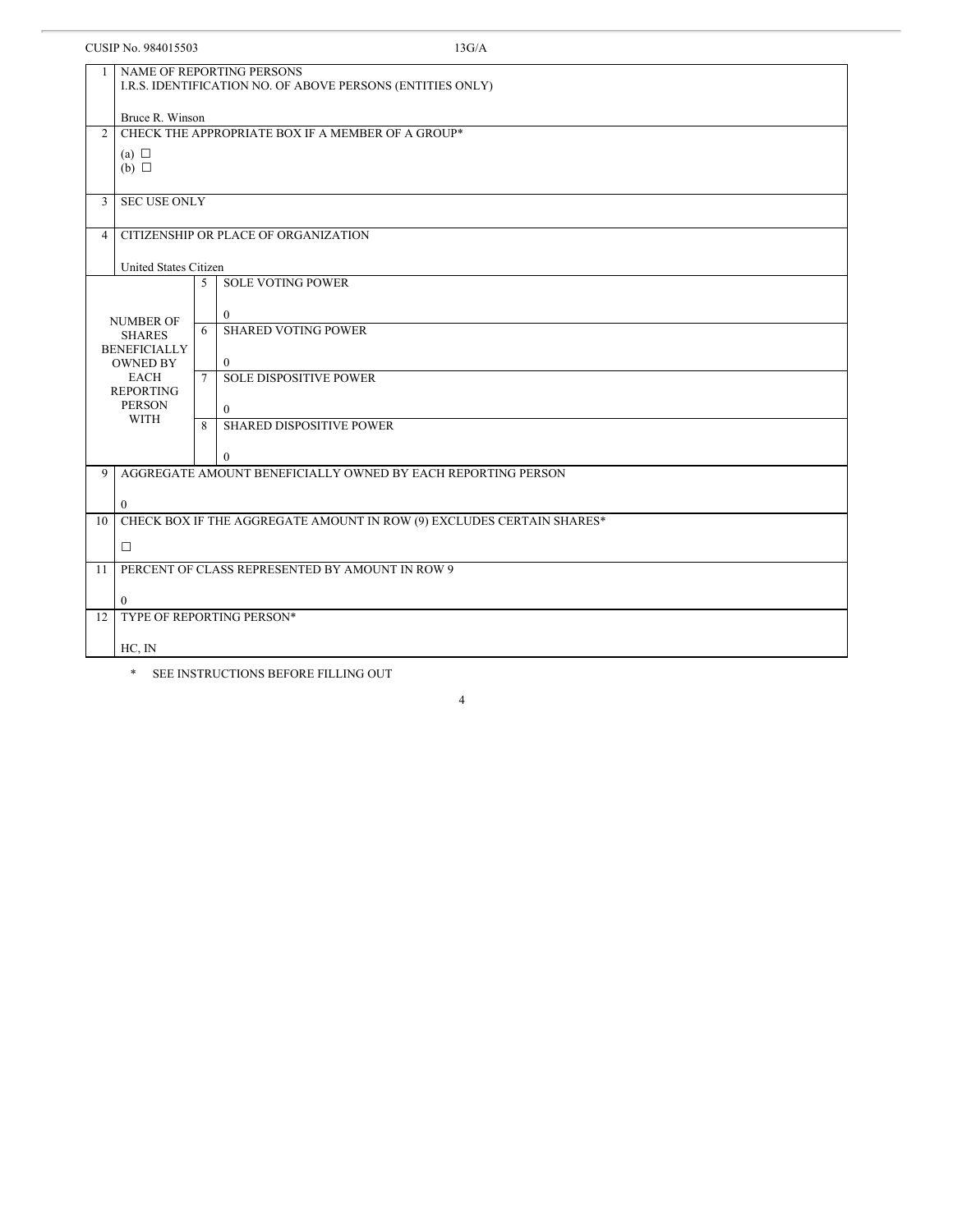| CUSIP No. 984015503 |                                                                                                |             | 13G/A                                                        |  |
|---------------------|------------------------------------------------------------------------------------------------|-------------|--------------------------------------------------------------|--|
|                     | <b>NAME OF REPORTING PERSONS</b><br>I.R.S. IDENTIFICATION NO. OF ABOVE PERSONS (ENTITIES ONLY) |             |                                                              |  |
|                     | Anson Advisors Inc.<br>CHECK THE APPROPRIATE BOX IF A MEMBER OF A GROUP*                       |             |                                                              |  |
|                     | $\overline{2}$                                                                                 |             |                                                              |  |
|                     | (a) $\Box$<br>$(b)$ $\square$                                                                  |             |                                                              |  |
| 3                   | <b>SEC USE ONLY</b>                                                                            |             |                                                              |  |
| $\overline{4}$      |                                                                                                |             | CITIZENSHIP OR PLACE OF ORGANIZATION                         |  |
|                     | Ontario, Canada                                                                                |             |                                                              |  |
|                     |                                                                                                | 5           | <b>SOLE VOTING POWER</b>                                     |  |
|                     |                                                                                                |             | $\theta$                                                     |  |
|                     | <b>NUMBER OF</b><br><b>SHARES</b>                                                              | 6           | <b>SHARED VOTING POWER</b>                                   |  |
|                     | <b>BENEFICIALLY</b>                                                                            |             |                                                              |  |
|                     | <b>OWNED BY</b><br><b>EACH</b>                                                                 | $7^{\circ}$ | $\mathbf{0}$<br><b>SOLE DISPOSITIVE POWER</b>                |  |
|                     | <b>REPORTING</b><br><b>PERSON</b>                                                              |             | $\Omega$                                                     |  |
|                     | <b>WITH</b>                                                                                    |             | <b>SHARED DISPOSITIVE POWER</b>                              |  |
|                     |                                                                                                |             | $\theta$                                                     |  |
| 9                   |                                                                                                |             | AGGREGATE AMOUNT BENEFICIALLY OWNED BY EACH REPORTING PERSON |  |
|                     |                                                                                                |             |                                                              |  |
| 10                  | $\theta$<br>CHECK BOX IF THE AGGREGATE AMOUNT IN ROW (9) EXCLUDES CERTAIN SHARES*              |             |                                                              |  |
|                     | $\Box$                                                                                         |             |                                                              |  |
| 11                  | PERCENT OF CLASS REPRESENTED BY AMOUNT IN ROW 9                                                |             |                                                              |  |
|                     | $\theta$                                                                                       |             |                                                              |  |
| 12                  |                                                                                                |             | TYPE OF REPORTING PERSON*                                    |  |
|                     |                                                                                                |             |                                                              |  |
|                     | FI, CO                                                                                         |             |                                                              |  |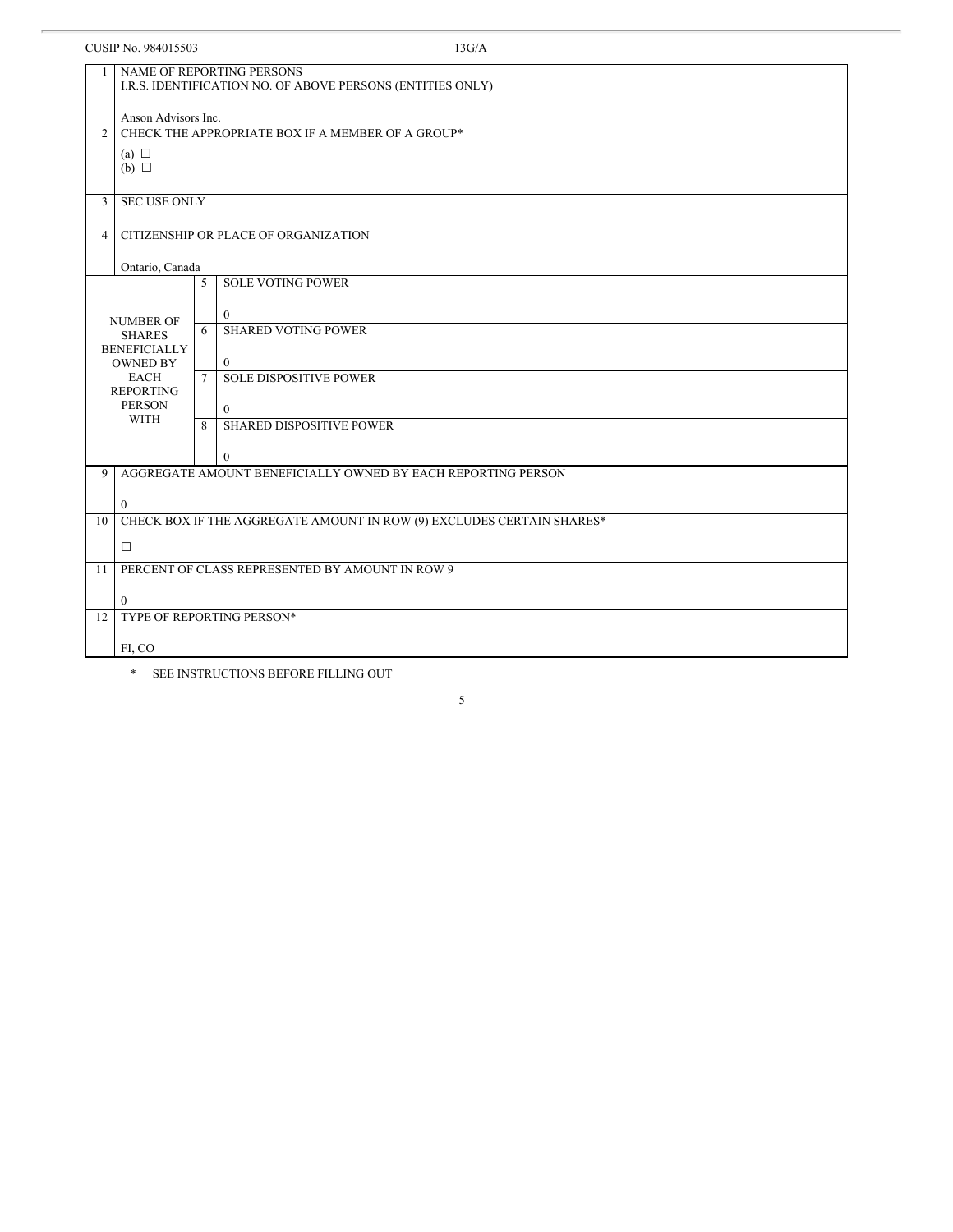| CUSIP No. 984015503 | 13G/A |
|---------------------|-------|
|---------------------|-------|

|                | NAME OF REPORTING PERSONS<br>$\mathbf{1}$<br>I.R.S. IDENTIFICATION NO. OF ABOVE PERSONS (ENTITIES ONLY) |                 |                                                                       |  |  |  |
|----------------|---------------------------------------------------------------------------------------------------------|-----------------|-----------------------------------------------------------------------|--|--|--|
|                | Amin Nathoo                                                                                             |                 |                                                                       |  |  |  |
| $\overline{2}$ | CHECK THE APPROPRIATE BOX IF A MEMBER OF A GROUP*                                                       |                 |                                                                       |  |  |  |
|                | (a) $\Box$                                                                                              |                 |                                                                       |  |  |  |
|                | $(b)$ $\square$                                                                                         |                 |                                                                       |  |  |  |
| $\overline{3}$ | <b>SEC USE ONLY</b>                                                                                     |                 |                                                                       |  |  |  |
| $\overline{4}$ |                                                                                                         |                 | CITIZENSHIP OR PLACE OF ORGANIZATION                                  |  |  |  |
|                |                                                                                                         |                 |                                                                       |  |  |  |
|                | Canadian Citizen                                                                                        |                 |                                                                       |  |  |  |
|                |                                                                                                         | 5               | <b>SOLE VOTING POWER</b>                                              |  |  |  |
|                |                                                                                                         |                 |                                                                       |  |  |  |
|                | <b>NUMBER OF</b>                                                                                        | 6               | $\bf{0}$<br><b>SHARED VOTING POWER</b>                                |  |  |  |
|                | <b>SHARES</b>                                                                                           |                 |                                                                       |  |  |  |
|                | <b>BENEFICIALLY</b><br><b>OWNED BY</b>                                                                  |                 | $\mathbf{0}$                                                          |  |  |  |
|                | <b>EACH</b>                                                                                             | $7\overline{ }$ | <b>SOLE DISPOSITIVE POWER</b>                                         |  |  |  |
|                | <b>REPORTING</b>                                                                                        |                 |                                                                       |  |  |  |
|                | <b>PERSON</b>                                                                                           |                 | $\mathbf{0}$                                                          |  |  |  |
|                | <b>WITH</b>                                                                                             | 8               | <b>SHARED DISPOSITIVE POWER</b>                                       |  |  |  |
|                |                                                                                                         |                 |                                                                       |  |  |  |
|                |                                                                                                         |                 | $\mathbf{0}$                                                          |  |  |  |
| 9              |                                                                                                         |                 | AGGREGATE AMOUNT BENEFICIALLY OWNED BY EACH REPORTING PERSON          |  |  |  |
|                | $\mathbf{0}$                                                                                            |                 |                                                                       |  |  |  |
| 10             |                                                                                                         |                 | CHECK BOX IF THE AGGREGATE AMOUNT IN ROW (9) EXCLUDES CERTAIN SHARES* |  |  |  |
|                | $\Box$                                                                                                  |                 |                                                                       |  |  |  |
| 11             |                                                                                                         |                 | PERCENT OF CLASS REPRESENTED BY AMOUNT IN ROW 9                       |  |  |  |
|                | $\theta$                                                                                                |                 |                                                                       |  |  |  |
| 12             |                                                                                                         |                 | TYPE OF REPORTING PERSON*                                             |  |  |  |
|                | HC, IN                                                                                                  |                 |                                                                       |  |  |  |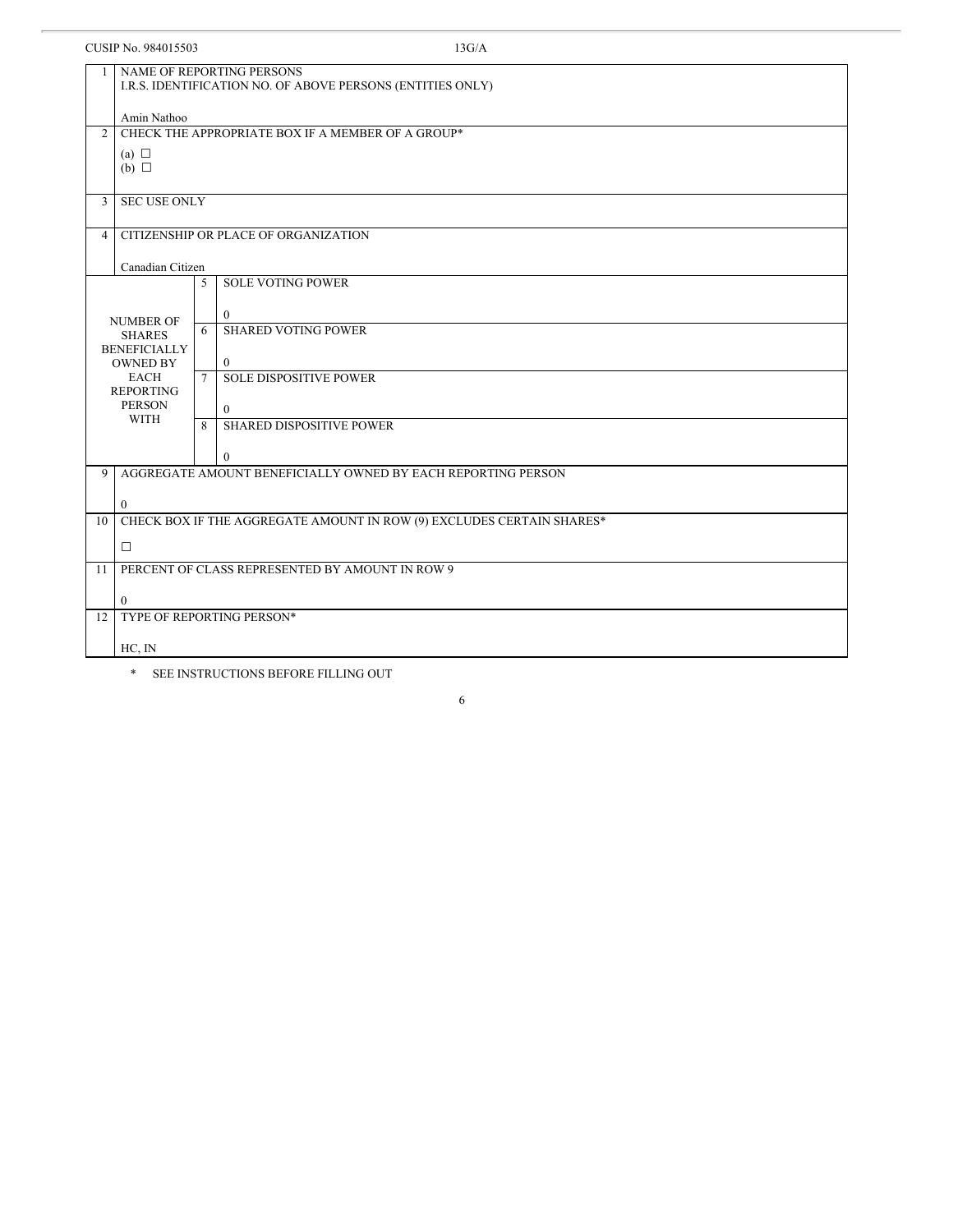| CUSIP No. 984015503 | 13G/A |
|---------------------|-------|
|---------------------|-------|

| $\mathbf{1}$   | NAME OF REPORTING PERSONS                                           |              |                                                                       |  |  |  |
|----------------|---------------------------------------------------------------------|--------------|-----------------------------------------------------------------------|--|--|--|
|                | I.R.S. IDENTIFICATION NO. OF ABOVE PERSONS (ENTITIES ONLY)          |              |                                                                       |  |  |  |
|                |                                                                     |              |                                                                       |  |  |  |
|                | Moez Kassam                                                         |              |                                                                       |  |  |  |
|                | CHECK THE APPROPRIATE BOX IF A MEMBER OF A GROUP*<br>$\overline{2}$ |              |                                                                       |  |  |  |
|                | (a) $\Box$                                                          |              |                                                                       |  |  |  |
|                | $(b)$ $\square$                                                     |              |                                                                       |  |  |  |
|                |                                                                     |              |                                                                       |  |  |  |
| $\overline{3}$ | <b>SEC USE ONLY</b>                                                 |              |                                                                       |  |  |  |
|                |                                                                     |              |                                                                       |  |  |  |
| $\overline{4}$ |                                                                     |              | CITIZENSHIP OR PLACE OF ORGANIZATION                                  |  |  |  |
|                |                                                                     |              |                                                                       |  |  |  |
|                | Canadian Citizen                                                    | 5            | <b>SOLE VOTING POWER</b>                                              |  |  |  |
|                |                                                                     |              |                                                                       |  |  |  |
|                |                                                                     |              | $\Omega$                                                              |  |  |  |
|                | <b>NUMBER OF</b><br><b>SHARES</b>                                   | 6            | <b>SHARED VOTING POWER</b>                                            |  |  |  |
|                | <b>BENEFICIALLY</b>                                                 |              |                                                                       |  |  |  |
|                | <b>OWNED BY</b>                                                     |              | $\theta$                                                              |  |  |  |
|                | <b>EACH</b>                                                         | $7^{\circ}$  | <b>SOLE DISPOSITIVE POWER</b>                                         |  |  |  |
|                | <b>REPORTING</b>                                                    |              |                                                                       |  |  |  |
|                | <b>PERSON</b><br><b>WITH</b>                                        |              | $\theta$                                                              |  |  |  |
|                |                                                                     | $\mathbf{8}$ | <b>SHARED DISPOSITIVE POWER</b>                                       |  |  |  |
|                |                                                                     |              |                                                                       |  |  |  |
| 9              |                                                                     |              | $\mathbf{0}$                                                          |  |  |  |
|                |                                                                     |              | AGGREGATE AMOUNT BENEFICIALLY OWNED BY EACH REPORTING PERSON          |  |  |  |
|                | $\mathbf{0}$                                                        |              |                                                                       |  |  |  |
| 10             |                                                                     |              | CHECK BOX IF THE AGGREGATE AMOUNT IN ROW (9) EXCLUDES CERTAIN SHARES* |  |  |  |
|                |                                                                     |              |                                                                       |  |  |  |
|                | $\Box$                                                              |              |                                                                       |  |  |  |
| 11             | PERCENT OF CLASS REPRESENTED BY AMOUNT IN ROW 9                     |              |                                                                       |  |  |  |
|                |                                                                     |              |                                                                       |  |  |  |
|                | $\theta$                                                            |              |                                                                       |  |  |  |
| 12             |                                                                     |              | TYPE OF REPORTING PERSON*                                             |  |  |  |
|                |                                                                     |              |                                                                       |  |  |  |
|                | HC, IN                                                              |              |                                                                       |  |  |  |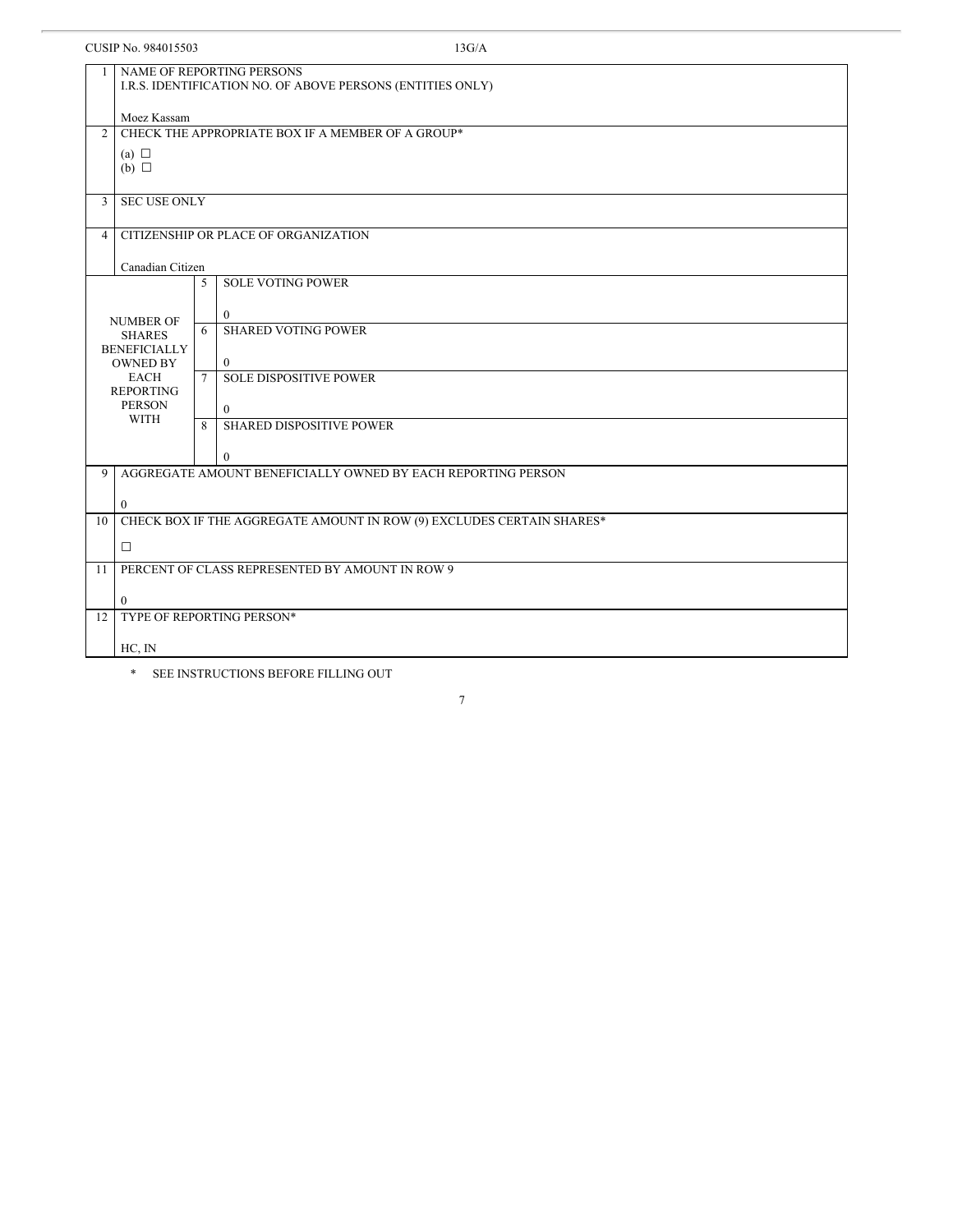#### **SCHEDULE 13G/A**

This Amendment No. 1 (this "Amendment") to Schedule 13G (the "Schedule 13G") is being filed on behalf of Anson Funds Management LP (d/b/a Anson Funds), a Texas limited partnership, Anson Management GP LLC, a Texas limited liability company, Mr. Bruce R. Winson, the principal of Anson Funds Management LP and Anson Management GP LLC, Anson Advisors Inc., an Ontario, Canada corporation, Mr. Amin Nathoo, a director of Anson Advisors Inc., and Mr. Moez Kassam, a director of Anson Advisors Inc., relating to Common Stock, par value \$0.001 per share (the "Common Stock"), of Xenetic Biosciences, Inc., a Nevada corporation (the "Issuer").

This Amendment relates to the Common Stock of the Issuer purchased by a private fund to which Anson Funds Management LP and Anson Advisors Inc. serve as co-investment advisors (the "Fund"). Anson Funds Management LP and Anson Advisors Inc. serve asco-investment advisors to the Fund and may direct the vote and disposition of the 0 shares of Common Stock held by the Fund. As the general partner of Anson Funds Management LP, Anson Management GP LLC may direct the vote and disposition of the 0 shares of Common Stock held by the Fund. As the principal of Anson Fund Management LP and Anson Management GP LLC, Mr. Winson may direct the vote and disposition of the 0 shares of Common Stock held by the Fund. As directors of Anson Advisors Inc., Mr. Nathoo and Mr. Kassam may each direct the vote and disposition of the 0 shares of Common Stock held by the Fund.

This Amendment amends and restates the Schedule 13G as set forth below.

**Item 1(a) Name of Issuer.**

Xenetic Biosciences, Inc.

**Item 1(b) Address of Issuer's Principal Executive Offices.** 40 Speen Street, Suite 102 Framingham, MA, 01701

#### **Item 2(a) Name of Person Filing.**

Anson Funds Management LP, Anson Management GP LLC, Mr. Bruce R. Winson, Anson Advisors Inc., Mr. Amin Nathoo and Mr. Moez Kassam

#### **Item 2(b) Address of Principal Business Office, or, if none, Residence.**

For Anson Funds Management LP, Anson Management GP LLC and Mr. Winson:

5950 Berkshire Lane, Suite 210 Dallas, Texas 75225

For Anson Advisors Inc., Mr. Nathoo and Mr. Kassam:

155 University Ave, Suite 207 Toronto, ON M5H 3B7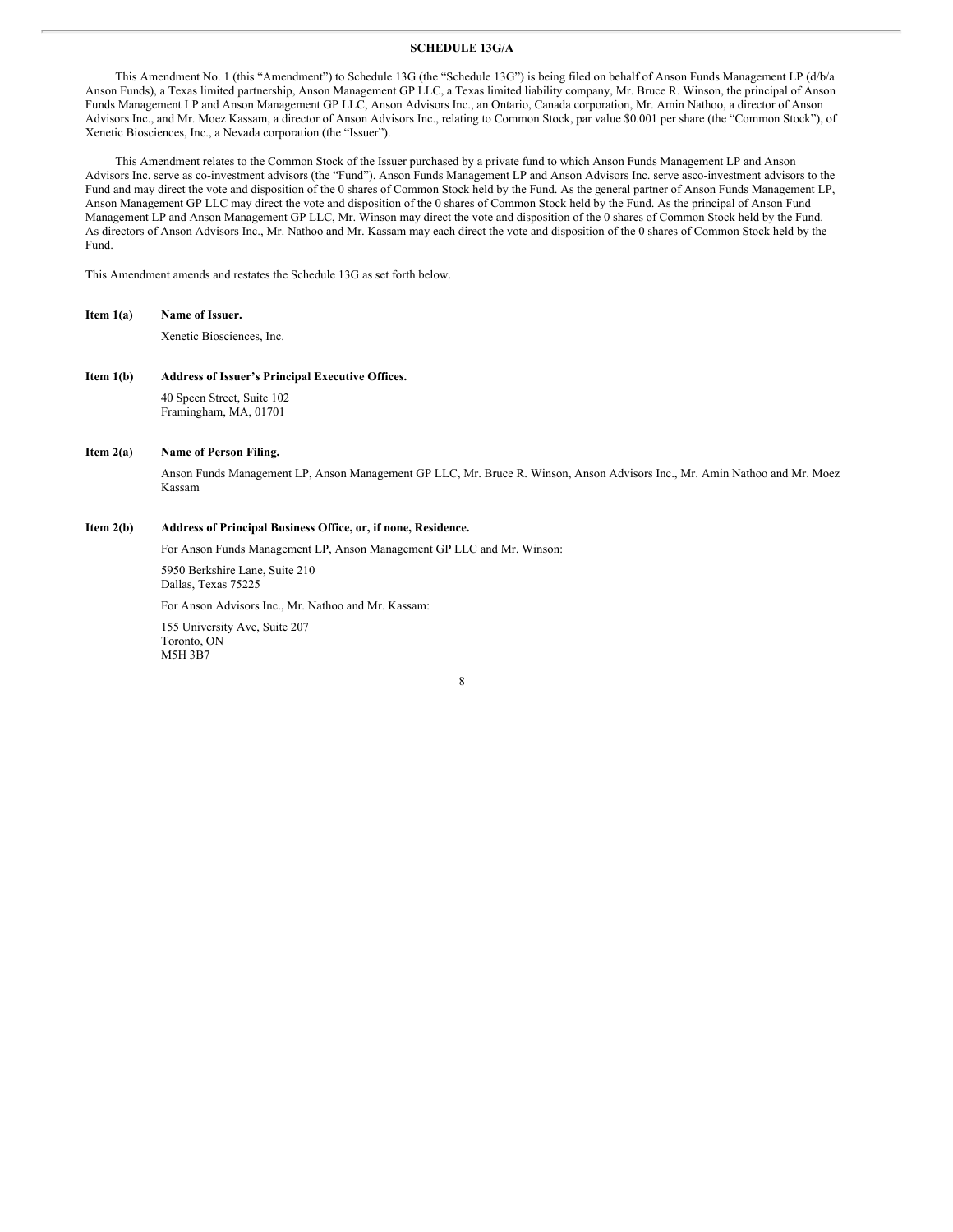#### **Item 2(c) Citizenship or Place of Organization.**

Anson Funds Management LP is a limited partnership organized under the laws of the State of Texas. Anson Management GP LLC is a limited liability company organized under the laws of the State of Texas. Mr. Winson is a United States citizen. Anson Advisors Inc. is a corporation organized under the laws of Ontario, Canada. Mr. Nathoo and Mr. Kassam are each Canadian citizens.

#### **Item 2(d) Title of Class of Securities.**

Common Stock, par value \$0.001 per share

**Item 2(e) CUSIP Number.**

984015503

#### **Item 3 Reporting Person.**

#### If this statement is filed pursuant to Rule 13d-1(b), or 13d-2(b), check whether the person filing is a:

- (a)  $\Box$  Broker or dealer registered under section 15 of the Act (15 U.S.C. 78o).
- (b)  $\Box$  Bank as defined in section 3(a)(6) of the Act (15 U.S.C. 78c).
- (c)  $\Box$  Insurance company as defined in section 3(a)(19) of the Act (15 U.S.C. 78c).
- (d) ☐ Investment company registered under section 8 of the Investment Company Act of 1940 (15 U.S.C. 80a-8).
- (e)  $\boxtimes$  An investment advisor in accordance with §240.13d-1(b)(1)(ii)(E).
- (f)  $\Box$  An employee benefit plan or endowment fund in accordance with §240.13d-1(b)(1)(ii)(F).
- (g)  $\boxtimes$  A parent holding company or control person in accordance with §240.13d-1(b)(1)(ii)(G).
- (h)  $\Box$  A savings association as defined in Section 3(b) of the Federal Deposit Insurance Act (12 U.S.C. 1813).
- (i)  $\Box$  A church plan that is excluded from the definition of an investment company under Section 3(c)(14) of the Investment Company Act of 1940 (15 U.S.C. 80a-3).
- (j)  $\boxtimes$  A non-U.S. institution that is the functional equivalent of any of the institutions listed in §240.13d-1 (b)(1)(ii)(A) through (I), so long as the non-U.S. institution is subject to a regulatory scheme that is substantially comparable to the regulatory scheme applicable to the equivalent U.S. institution.
- (k)  $\Box$  Group, in accordance with §240.13d-1(b)(1)(ii)(K).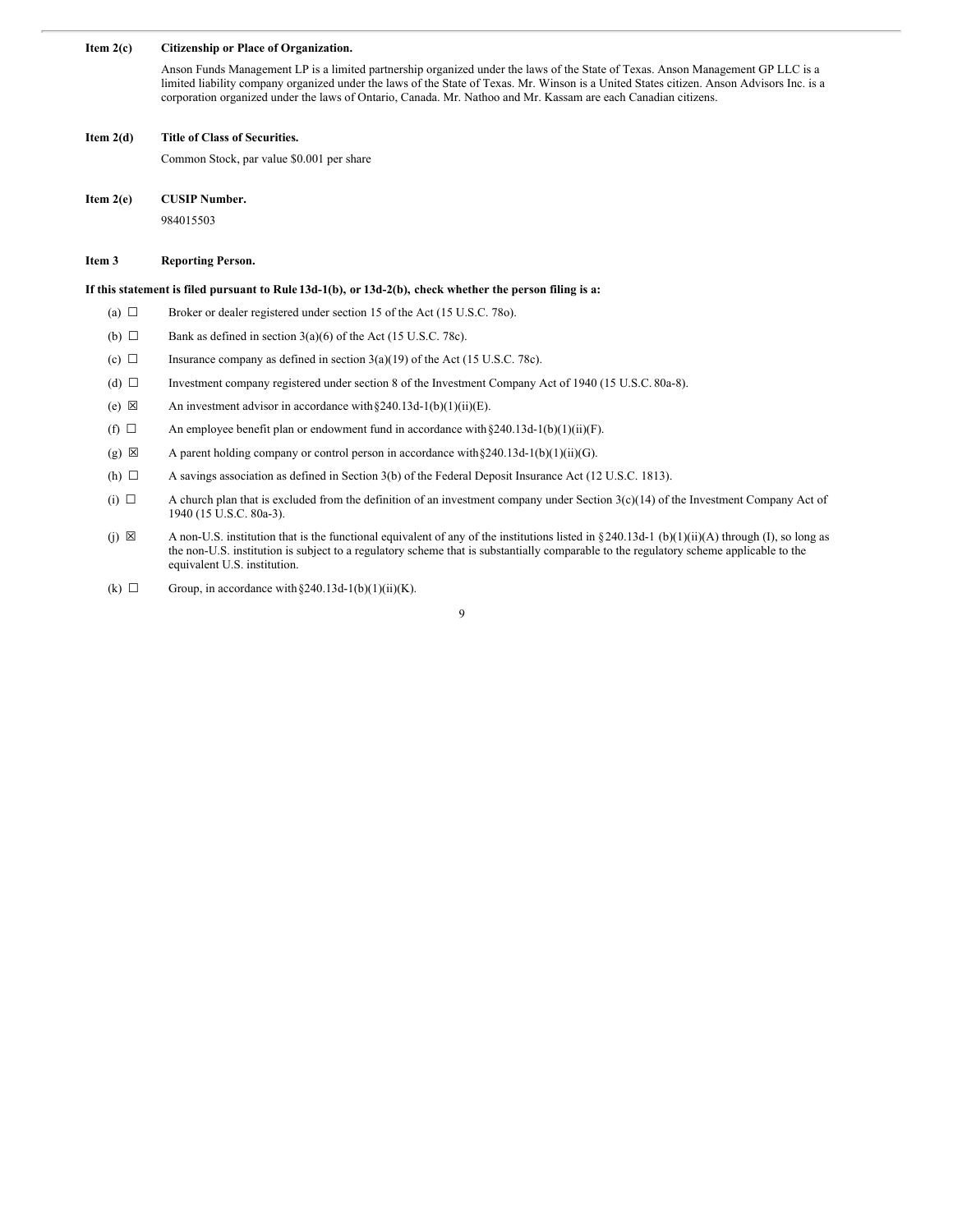| Item 4  | Ownership.                                                                                                                                                                                                                              |
|---------|-----------------------------------------------------------------------------------------------------------------------------------------------------------------------------------------------------------------------------------------|
|         | Anson Funds Management LP, Anson Management GP LLC, Mr. Winson, Anson Advisors Inc., Mr. Nathoo and Mr. Kassam are the<br>beneficial owners of 0 shares of Common Stock held by the Fund.                                               |
| Item 5  | Ownership of Five Percent or Less of a Class.                                                                                                                                                                                           |
|         | If this statement is being filed to report the fact that as of the date hereof the Reporting Persons have ceased to be the beneficial owners of<br>more than five percent of the class of securities, check the following $\boxtimes$ . |
| Item 6  | Ownership of More Than Five Percent on Behalf of Another Person.                                                                                                                                                                        |
|         | Inapplicable.                                                                                                                                                                                                                           |
| Item 7  | Identification and Classification of the Subsidiary which Acquired the Security Being Reported On by the Parent Holding<br>Company.                                                                                                     |
|         | Inapplicable.                                                                                                                                                                                                                           |
| Item 8  | <b>Identification and Classification of Members of the Group.</b>                                                                                                                                                                       |
|         | Inapplicable.                                                                                                                                                                                                                           |
| Item 9  | Notice of Dissolution of Group.                                                                                                                                                                                                         |
|         | Inapplicable.                                                                                                                                                                                                                           |
| Item 10 | Certification.                                                                                                                                                                                                                          |

By signing below each of the Reporting Persons certifies that, to the best of such person's knowledge and belief, the securities referred to above were acquired and held in the ordinary course of business and were not acquired and were not held for the purpose of or with the effect of changing or influencing the control of the issuer of the securities and were not acquired and are not held in connection with or as a participant in any transaction having that purpose or effect.